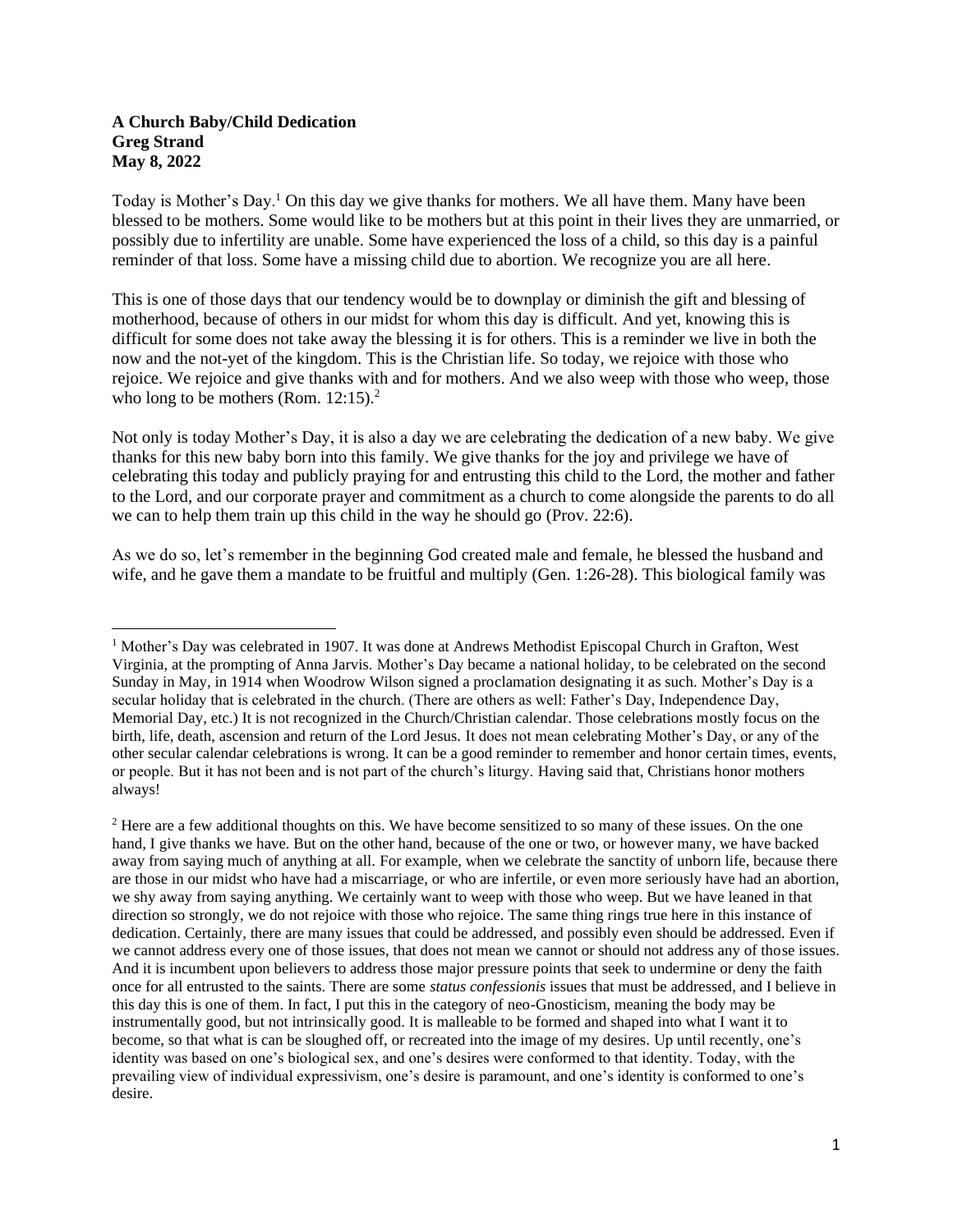intended to be a part of a larger family, the church of Jesus Christ. This was to reflect Christ and the church (Eph. 5:22-33; cf. Eph. 6:1-9; Col. 3:18-4:1).

Today, all three of these entities are under attack. The enemy perpetually seeks to steal, kill, and destroy (Jn. 10:10a) and he focuses on these three entities: male and female created in the image of God, marriage and the family, and the church of Jesus Christ. Today we are making a statement against the lies and destruction of the enemy, and we are making a statement both in words and in what you see that we are standing on God's Word and affirming the truth that it is only in this way that we may have life and have it abundantly (Jn. 10:10b). We will never flourish apart from God's divine design.

We give thanks for these parents, husband and wife. We give thanks for this child. We give thanks for a church family to proclaim and live the truth, to reflect and manifest the gospel as an outpost of heaven.

At this dedication, it is critical for us to pray for this child and to entrust this child into our heavenly Father's care. Prayer matters, not only as something we do, but a means God uses to accomplish his purposeful providence in the life of this child. And so we pray not only for God's blessing, we also pray for him/her to be protected from sin and evil ("deliver us from evil"), for wisdom to discern the lies, and for strength to turn away from temptation ("lead us not into temptation").<sup>3</sup> One of the greatest temptations to young people today is dissatisfaction of being created a male/boy or female/girl and thinking full and abundant life would be found in the opposite sex.<sup>4</sup>

We recognize we live in a fallen world (Gen. 3), God's "very good" (Gen. 1:31) design for male and female has been distorted. Some struggle with things other than God's "very good" design for male and female. We recognize that and seek to minister with and to those who live with these struggles and families who are impacted. Our convictions, commitments, and hope rest in God and the gospel, in the midst of the struggle. If you are one of those, please speak with me after the service or sometime this week.<sup>5</sup>

<sup>4</sup> This dedication service is a unique time to affirm the biologically-sexed gender of children from birth (conception), which is very good. This is one of the major ways the enemy is doggedly seeking to "steal and kill and destroy" (Jn. 10:10), and we as a church need to affirm God's design in creation, that "God created man in his own image, in the image of God he created him; male and female he created them" (Gen. 1:27), that he blessed the man and the woman and then gave the mandate, which reminds us that God's grace always initiates and we are always responders in joyful obedience, that one of the blessings resulting in mandate was marriage between the man and the woman, and the other blessing of the marriage was to "be fruitful and multiply and fill the earth" (Gen. 1:28), that is with a family. All of this was and remains "very good" (Gen. 1:31).

<sup>5</sup> When mentioning and praying about this in a dedication service, which is good and right to do, since it is God's "very good" design, remember that we also live in a fallen world. We all live after the fall with its implications (Gen. 3). When celebrating and praying to uphold God's good design, there may be those present who live with gender dysphoria, or those who live with those who struggle with gender dysphoria. When including this in a dedication service, be prepared to receive questions and to minister to those who might be struggling, which is something we ought to welcome as pastors.

<sup>&</sup>lt;sup>3</sup> Might this be similar to the warning given by God to the people of Israel not to sacrifice their children to Molech (Lev. 20:2-5)? It began with Solomon who married foreign wives and allowed them to worship foreign gods, including Molech (1 Kgs. 11:7). King Ahaz burned his son in the fire (2 Kgs. 16:3). Manasseh built an alter to Molech in the very temple (2 Kgs. 21:5). It was a practice widespread throughout Judah (Jer. 32:35). The idolatrous practice was finally ended when King Josiah terminated the practice of "burning their sons and daughters as an offering to Molech" (2 Kgs. 23:10; cf. Stephen's reference to Molech in his rebuke in Acts 7). Child sacrifice is a part of our culture, even in the church, becoming somewhat of a sacrament. And the sacrifice today is not burning them to Molech for the benefit of the parent, it is giving them over to themselves, the god of self, as they are allowed to pursue their own desires and parents serve the god who is their child.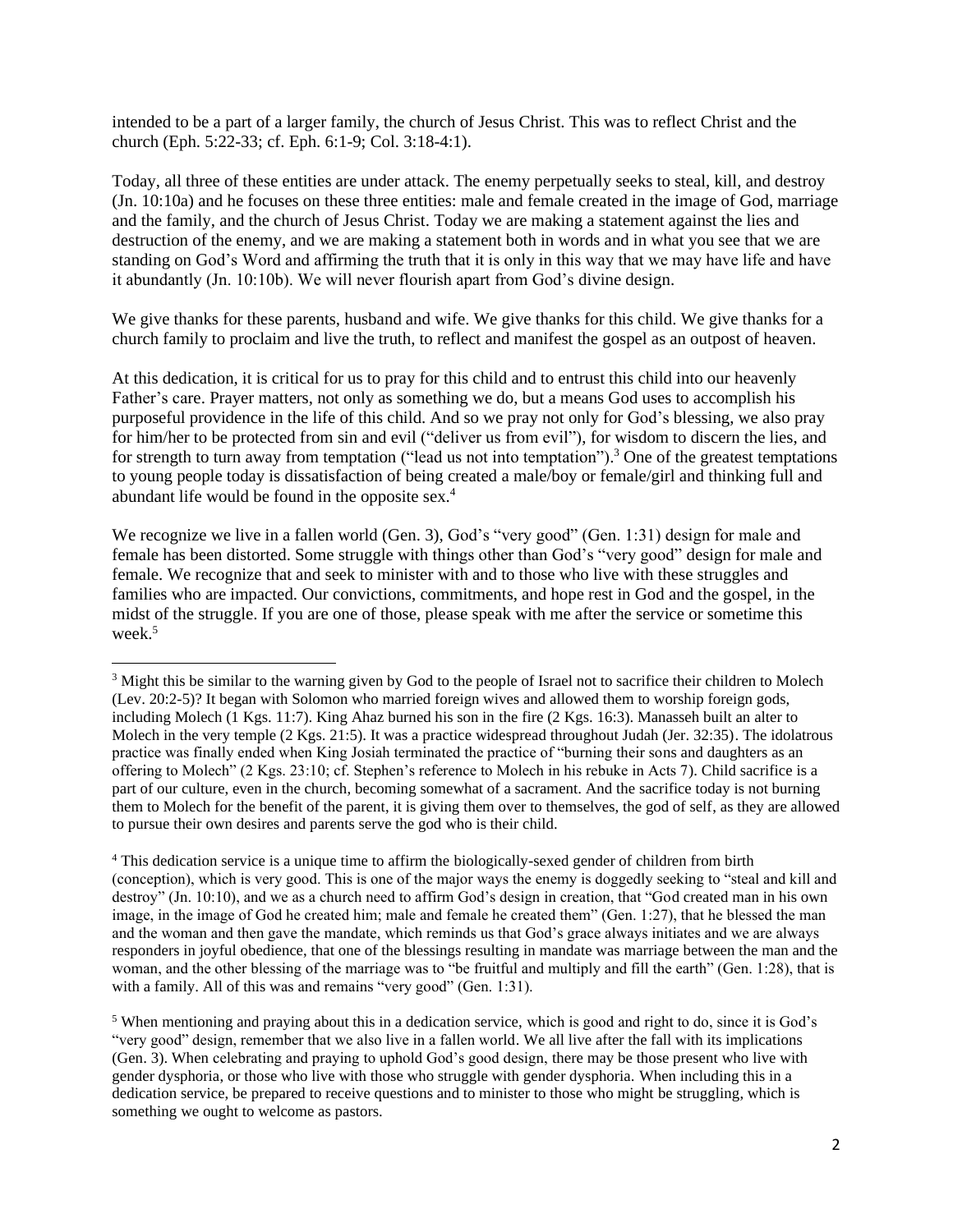This is also why we begin at the beginning to pray for God's will to be done in the life of this child ("your will be done on earth as it is in heaven"), as we entrust him/her to God and commit to praying for him/her and his/her parents. This dedication service is a unique time to affirm God's very good creation as male and female and to recognize and give thanks for the biological sex of this child, that he/she will be grow and mature and affirm God's "very good" design for him/her.<sup>6</sup>

Before we engage in the dedication, here is a prayer I would encourage all of us to pray for this young boy (and the same for a young girl): "We pray daily he will be joyfully satisfied in being a biologicallysexed male, not a female, and become a man after God's heart."7

### **Dedication of Child by Believing Parents**

### **Explanation**

We, as a family, give thanks to Jesus Christ, the Author of life, for entrusting to these parents the child they bring here today. Since that same Lord Jesus took children up in His own strong arms and blessed them, we, too, come today to seek His blessing. What follows is neither an ordinance or a sacrament of the church, nor a mark of the child's salvation, but simply a time of public dedication:

- *of the parents* to the task of parenting as God enables,
- *of the child* to the grace of God and His watchful care, and
- *of the church family* to love both parents and child by prayer, example, sharing and serving.

### **Parental Promises**

<sup>7</sup> As spoken of David in 1 Samuel 13:14 and Acts 13:22. When my wife and I were at the beginning stages of our family, once we learned we had conceived, we began praying for our child in utero. We used a guide that charted the development and growth of our baby in utero until birth. We prayed specifically for the growth and maturation of the biological and physiological development of our baby that particular week, along with many other things, including spiritual matters. We did that for all three of our children.

For our third child, who was six years after our second child, and nine years after our first child, when we prayed for our baby in utero, our six- and nine-year-olds joined us in praying for this baby (we did not know the biological sex). The former prayed the heart would "beep" (beat) strongly, and the latter prayed the umbilical cord would go deep into mommy's tummy (meaning the womb). When we all went to the ultrasound to "see" our baby, as the physician read the pictures she said, "this baby has a good healthy heartbeat, and a good strong umbilical cord." When she said that, I mentioned to my children that the physician mentioned the very things for which we were praying. We thanked God then and there. What an affirmation to my children and a testimony to the physician.

Here we were five years ago. We learned that our son and his wife were expecting their first child, a biologically sexed male. We began praying the same way we did with our children. But in light of the day, we also began praying that this young boy in utero would be joyfully satisfied in being a biologically-sexed male, and not a female, and he would become a man after God's heart. And when we learned their second child was a young girl, we began praying that this young girl in utero would be joyfully satisfied in being a biologically-sexed female, not a male, and she would become a woman after God's heart. We now have five grandchildren, three boys and two girls, and it remains a daily prayer we pray for them.

<sup>6</sup> As stated years ago by Elizabeth Rundle Charles, *The Chronicles of the Schoenberg Cotta Family* (Thomas Nelson, 1864), "If I profess Christ with the loudest voice and clearest exposition every portion of the truth of God except precisely that little point which the world and the devil are at that moment attacking, I am not confessing Christ, however boldly I may be professing Christ. Where the battle rages, there the loyalty of the soldier is proved, and to be steady on all the battlefield besides, is mere flight and disgrace if he flinches at that point."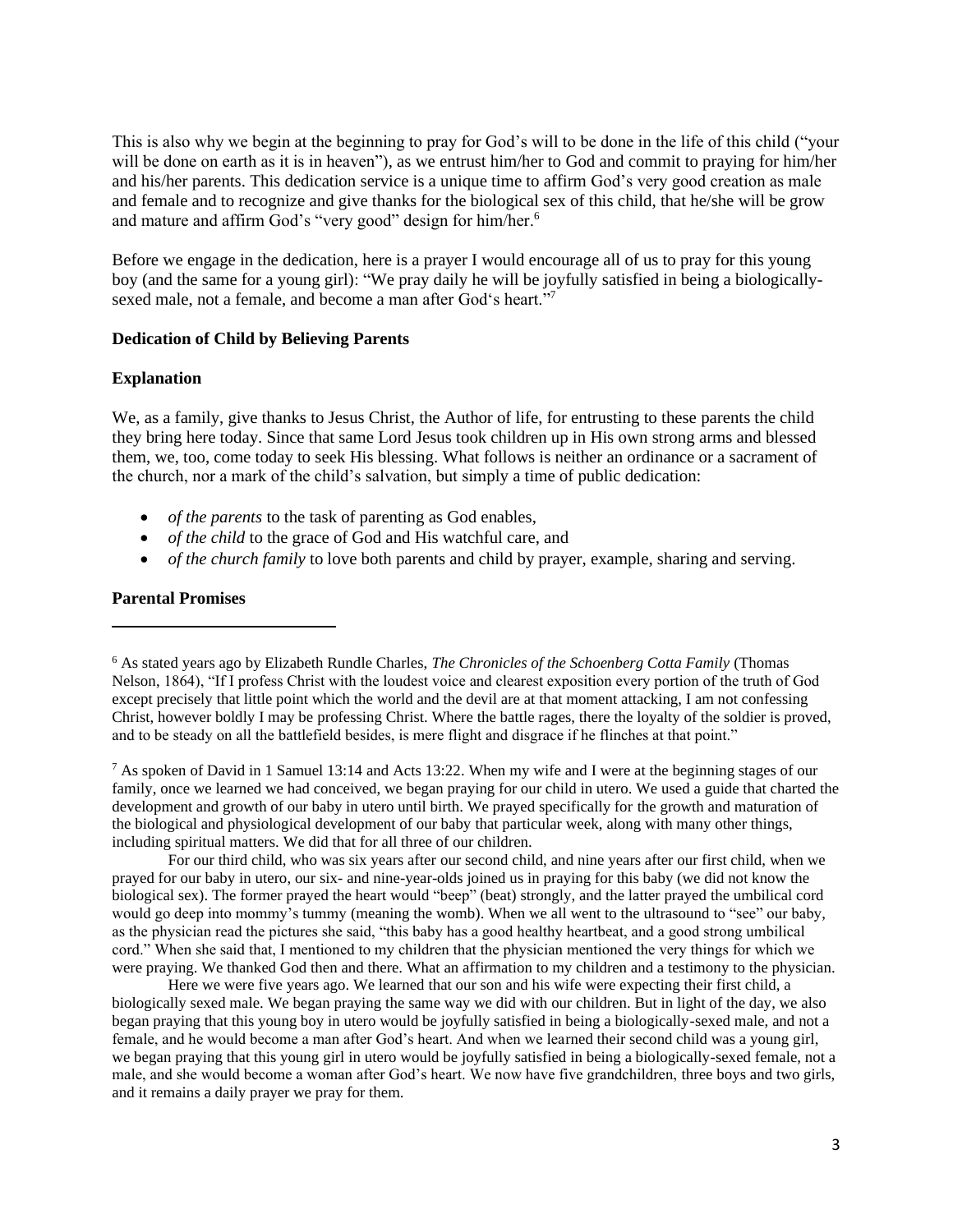- 1. We recognize this child as a gift from God and give heartfelt thanks for God's blessing.
- 2. We now dedicate our child to the Lord, surrendering all worldly claims upon his/her life in the hope that s/he will belong wholly to God, and through both teaching and modelling impart to our child the truth that full and abundant life is found in cross-bearing death to self.
- 3. We pledge as parents that, with God's fatherly help, we will bring up our child "in the discipline and instruction of the Lord," making every reasonable effort, with patience and love, to build the Word of God, the character of Christ, and the joy of the Lord into his/her life.
- 4. We promise that, in obedience to God's Word, we will regularly avail ourselves of the means of grace that God gives, and we will lead our child to participate in those means.
- 5. We promise to provide, through God's blessing, for the physical, emotional, intellectual, and the spiritual needs of our child, looking to our own heavenly Father for the wisdom, love and strength to serve him/her and not use him/her.
- 6. We pray against the deceit of the enemy who seeks to steal, kill, and destroy by claiming true and abundant life is found outside of Christ and in self, and we pray for protection from some of the chief temptations experienced in the lust of the flesh, the lust of the eyes, or the boastful pride of life and their contemporary expressions.
- 7. We promise, God helping us, to make it our regular prayer that by God's grace, our child will come to trust in Jesus Christ alone for the forgiveness of his/her sins and for the fulfillment of all His promises to him/her, even eternal life; and in this faith follow Jesus as Lord and obey His teachings.

# **The Parent's Pledge**

We, the parents, commit into the loving hands of our Eternal Father. To Him be all praise and thanks for the privilege of parenthood, however short or long, however joyous or trying. We desire, by the grace of God to bring up our little one in the nurture and admonition of the Lord. May s/he grow in wisdom and in stature and in favor with God, and men, that by faith in Christ alone s/he might daily be more like Him.

# **Presentation of the Child**

# **United Prayer**

Lord of Glory, giver of every good and perfect gift, your grace alone can make \_\_\_\_\_\_\_\_\_\_\_\_\_\_\_\_ what you created him/her to be. In the name of Jesus, we stand against any and all unclean spirits who would tempt or deceive him/her. We pray he/she will be joyfully satisfied in being a biologically-sexed male/female, not a female/male, and become a man/woman after God's heart. We claim for him/her the protection and love our Savior promised. Our trust is in you. Strengthen our wills to do your will so that by love and patience, discipline and service, prayerful silence and well-chosen words, we may all play our parts and see your will fulfilled in his/her life. In Jesus' name, Amen.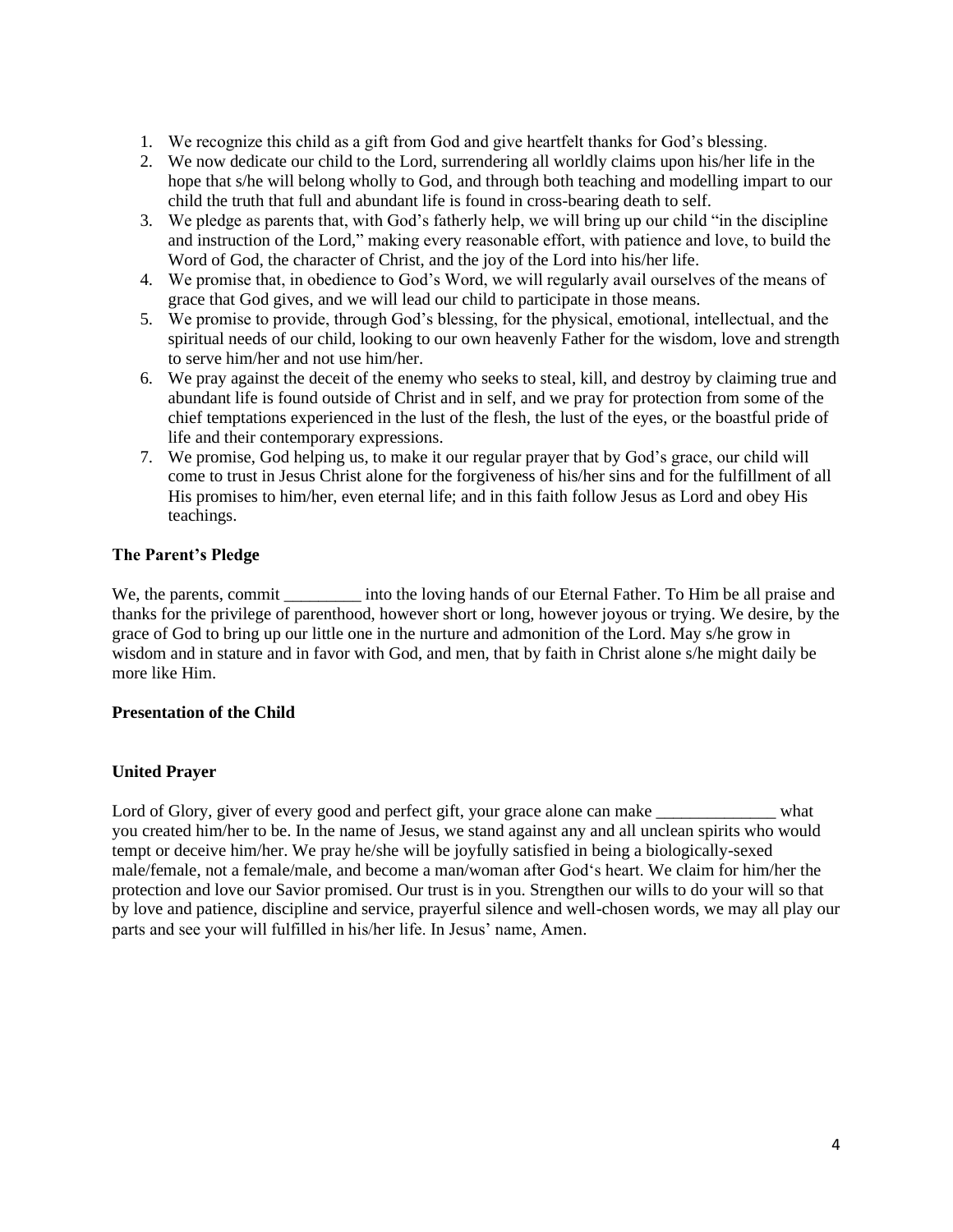## **A Pastoral Response**

Since I have been asked, here are a few additional thoughts regarding an infant/child dedication service.

One might ask, "why address the gender matter and not other issues?" I understand the question and the concern. Why "pick on" this temptation? My response: although this is not the only temptation, this is one of the greatest temptations our young are facing today. And where are young people, parents, and the church being taught about a theology of the body and human sexuality? Sadly, mostly they are not. However, this does not mean they are not being catechized. They most certainly are! But it is not God's good design for human flourishing, even in a fallen world.

This, for me, becomes one of the ways we begin to lay the foundation of teaching, of affirming, of catechizing the goodness of God's having created male and female.

As I thought further about this, I ponder a couple of things. On the one hand, we want to address all sin, and we do not want to categorize and classify sin and make too much of any one sin. And it is important to ask why this temptation and not other temptations, as I did above.

On the other hand, what greater temptation is there for our young people than this one? If you were to identify 2-3, what would they be? How many of them are related to the body, a theology of the body? That is what this is attempting to address in the dedication service. We affirm God's design for the body. We do not assume it. We do not take it for granted. And in fact, over against the cultural narrative and the lies of the enemy, we stand against it. In what ways are we catechizing and using liturgy to affirm God's very good design for the body and sexuality?

As I mentioned, I would not address the matter this thoroughly at every dedication service. It needs to be said at one time, but not every time. Once it has been said, that gives a reference point that can be mentioned at future times.

If interested, here are a few other thoughts reflecting on the actual meaning and significance of the Infant/Child Dedication service.

### **Infant/Child Dedication**

### *Introduction*

When used in the Scriptures, to "dedicate" conveys "the idea of being set apart for sacred use. Something or someone withheld from ordinary use and give to God for His exclusive use . . . what is referred to is transferred into God's possession for His exclusive use. Practically anything can be dedicated to God: house (Lev. 27:14), field (v. 16), temple (2 Ch. 2:4), articles of silver, gold, and bronze (2 S. 8:10f.), vessels (1 K. 7:5), spoil won in battle (1 Ch. 26:27)." (*ISBE*, "dedicate" J. C. Moyer). In this sense, it is fitting and appropriate for parents to "dedicate" a child to God.

## *Practice and Purpose*

Most churches who affirm and practice credo baptism, viz., believer baptism, and do not affirm or practice paedo baptism, viz., infant baptism, also practice infant/child dedication. Parents and church give thanks to the Lord for the infant/child and to recognize the child is a blessing from God and parents and church agree to do all they can to trust the promises of God and to train the child in the way he should go (Prov. 22:6), and all of this is done publicly.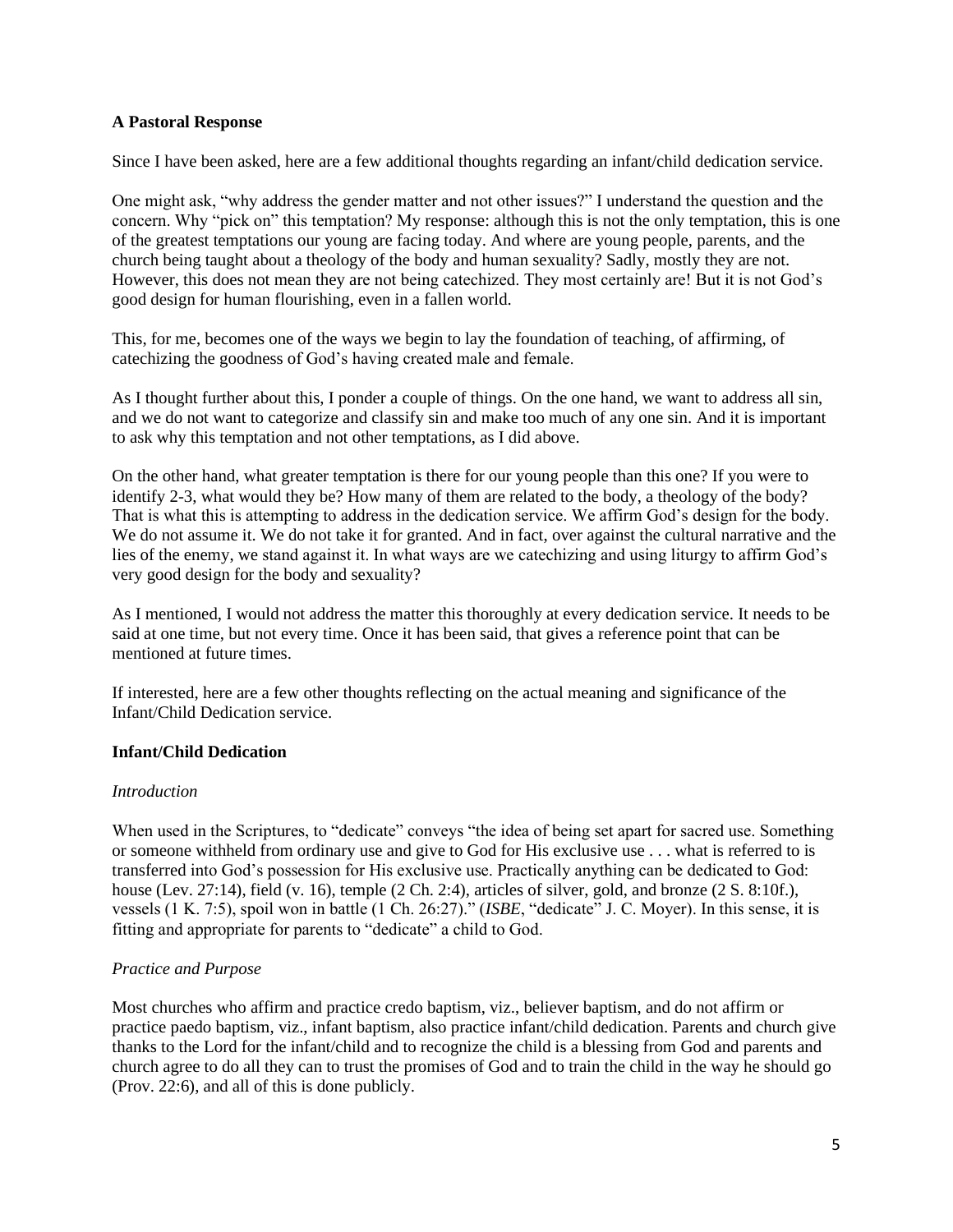The EFCA is no exception, in that most also practice infant/child dedication. This practice is understood as communicating three important truths: 1) a consecration or giving back to God what is already His, this child; 2) the parents acknowledge this child as belonging to God and they covenant before God and others to teach, train and model the Christian life to the child; 3) the church family covenant to come alongside both parents and child to help them to embrace and grow in the Christian faith.

Though it is not an explicit command, like the ordinances, an example of an infant dedication is Hannah's dedication of Samuel to God in the house of the Lord (1 Sam. 1-2).

In the EFCA, both infant and believer baptism are practiced. But it is also important to know that we believe that in either act – infant or believer baptism – it does not bring forgiveness of sins or salvation. Infant/Child dedication ss not an ordinance, included along with the baptism and the Lord's Supper (our understanding of the biblical teaching of the ordinances is stated in article 7 of our Statement of Faith: "We believe that water baptism and the Lord's Supper are ordinances to be observed by the Church during the present age. They are, however, not to be regarded as a means of salvation."), and engaging in this act of infant/child dedication does not confer the forgiveness of sins or salvation. But it could be said that when we engage in this dedication in and by faith, praying and entrusting the infant/child and the parents to God, and trusting the promises of God, when done in and by faith, one's faith is strengthened.<sup>8</sup>

### *Infant/Child Dedication Not Explicit in the Scriptures, But That Does Not Make It Inappropriate*

Some have taken issue with the church practice of infant/child dedication, Andrew Wilson writes [The](http://thinktheology.co.uk/blog/article/the_problem_with_baby_dedications)  [Problem With Baby Dedications,](http://thinktheology.co.uk/blog/article/the_problem_with_baby_dedications) "So if baby dedications are exegetically, theologically, liturgically and pastorally problematic, but you still want to have a context to give thanks for new life, honour parents and pray for wisdom, what's the alternative? Simple: baby celebrations. (Or baby thanksgivings, or whatever you'd rather call them.)." Matthew Hosier follows this up with an explanation of the principles followed at the church where he serves as pastor: [The Joy of Baby Thanksgivings.](http://thinktheology.co.uk/blog/article/the_joy_of_baby_thanksgivings)

I agree with their general sentiment. We have made dedication a church rite, akin to the ordinances. We will take issue with Confirmation, i.e., confirming one's faith at some point later in life of those who were baptized as infants, since that is nowhere found in the Bible. For those who practice paedo baptism, they need to be intentional and purposeful about addressing faith in the lives of those individuals. This is one way they attempt to confirm the faith of the individual who had been baptized and at that time faith for that person had been confessed vicariously. At some point in time that vicarious faith must become personal. This was their attempt to do that.

Similarly, we who do not practice paedo baptism still find it important to address some church practice with infants/children. For those who practice credo baptism, a dedication service is an attempt to do this. We acknowledge it is not biblically prescribed and does not have a biblical mandate to follow. It is not a third ordinance. In this sense, dedication and confirmation are to be understood similarly. Both are an attempt to address an implication or entailment of our respective views of baptism. This does not

<sup>8</sup> Baptism and the Lord's Supper are ordinances of the church. They are in a unique category from the other commands given by the Lord Jesus because they most clearly and explicitly proclaim the gospel through the eye. Most of the time we hear the gospel proclaimed through the ear. In the ordinances we both hear and see the gospel of Jesus' death, burial, and resurrection.

Means of grace are those means given by God that when believers participate in by faith, that faith is strengthened. For example, prayer, singing, worship, etc., are all means of grace. They do not provide spiritual nurture and nourishment apart from the individual's faith and neither do they infuse faith to the individual my merely participating in that act. But when engaged in by faith, they are a means of grace God provides to believers for their pilgrimage in the Christian life.